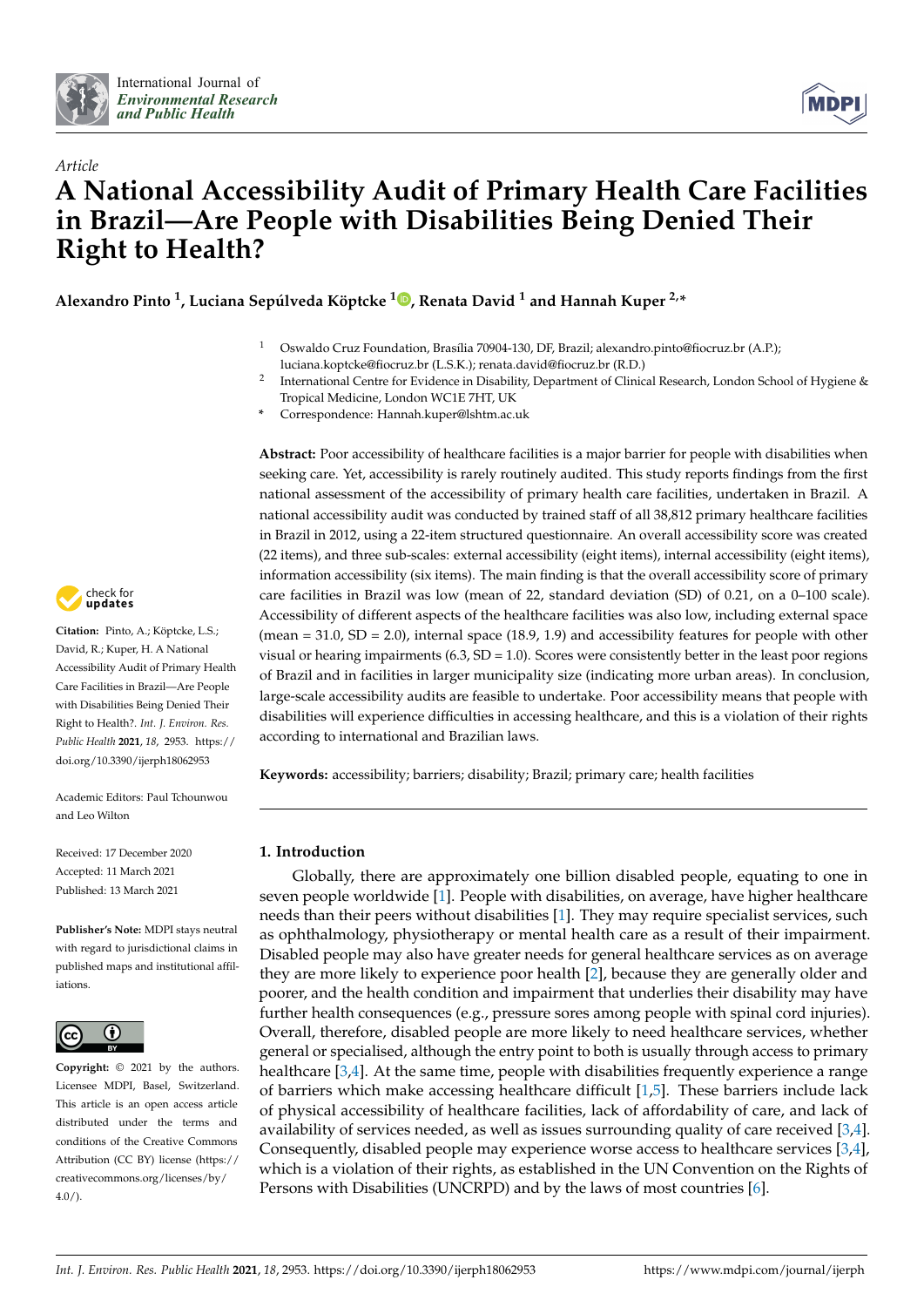Solutions are therefore needed to improve healthcare access for people with disabilities, and these must be targeted at overcoming the barriers faced. Improving accessibility of facilities is clearly a key need [\[1\]](#page-9-0) and is specifically highlighted within the UNCRPD (Article 9) [\[6\]](#page-9-5). Healthcare facilities must be physically accessible, which means that people with disabilities are able to enter the building, move around inside, and use the bathrooms. Clinical equipment must be useable by people with different impairments–for instance– adjustable beds should be available for people with mobility impairments. But, provision of ramps and so on are not the only issue. People with visual impairments may need braille signage in order to move independently. And accessibility of information is also important–for instance for people with hearing loss or intellectual impairments may need access to services such as a hearing loop, or for information to be provided in simplified formats.

Many countries have laws or policies in place that mandate that certain access standards are met in healthcare provision (e.g., Americans with Disabilities Act 1990, UK Equality Act 2010, Brazilian law on the Inclusion of Persons with Disabilities 2015). These rules are ineffective if they are not monitored. Accessibility audits can be used for monitoring purposes to understand whether facilities are adhering to certain standards, and a wide variety of tools are available (e.g., Americans with Disabilities Act Checklist, Health Facilities Scotland-Access Audit, National Disability Authority Ireland Access-Handbook). Many of these tools are complex, requiring measurement of slopes of ramps and widths of doors, and so on. As a consequence, few large-scale accessibility audits have been conducted, and almost all available data on accessibility of healthcare facilities is from high income settings and focusses on physical accessibility alone [\[7–](#page-9-6)[9\]](#page-9-7). Data are lacking from low and middle-income countries (LMICs) [\[10,](#page-9-8)[11\]](#page-9-9), and the vast majority of data available is from Brazil [\[12](#page-9-10)[–17\]](#page-9-11). Existing assessments from Brazil show that there are important issues in accessibility of healthcare facilities [\[13–](#page-9-12)[15\]](#page-9-13). However, many of these studies are small [\[14](#page-9-14)[,15\]](#page-9-13), or conducted in specific locations (e.g., Ceara state) [\[14](#page-9-14)[–16\]](#page-9-15), and so cannot be generalized across the entirety of Brazil. Moreover, there is likely to be widespread variation, as Brazil is an enormous country, and factors such as municipality size, facility type and region of Brazil will likely influence the accessibility of clinics.

Fortunately, there is also a strong commitment not only to accessibility of healthcare services, but also to data collection and accountability in Brazil, as a result of the efforts by the Ministry of Health (MoH) in recent decades. The MoH has created a national monitoring framework for healthcare, which includes assessment of accessibility of facilities [\[18](#page-9-16)[–20\]](#page-9-17). The National Program for Access and Quality Improvement in Primary Care (PMAQ-AB) is an initiative of the MoH for the implementation of the Primary Health Care (PHC) evaluation. It was introduced in 2011, under the scope of the National Primary Care Policy (PNAB). This study aims to present a national assessment of the accessibility of primary health care facilities for people with disabilities in Brazil, using data collected routinely from the public health system in the first cycle (2012) PMAQ-AB. The research questions are: (1) What is the accessibility of primary health care facilities in Brazil (overall, internal, external, information), and (2) How is accessibility related to region, municipality size, and characteristics of the facility (e.g., number of healthcare workers, services offered, poverty level of region).

#### **2. Materials and Methods**

#### *2.1. Study Design*

This study used secondary data obtained from the External Evaluation of the Brazilian National Program for Improving Access to Primary Care–PMAQ-AB. The first cycle of the PMAQ-AB was carried out in 2012 across 5543 cities (99% of Brazilian municipalities). It included the completion of a census of the structure and organization of PHC services [\[21](#page-9-18)[,22\]](#page-10-0). This survey was repeated in 2015 and 2018, but only on a sub-set of facilities. For these analyses, we used survey data from 2012, because it represents a complete national picture.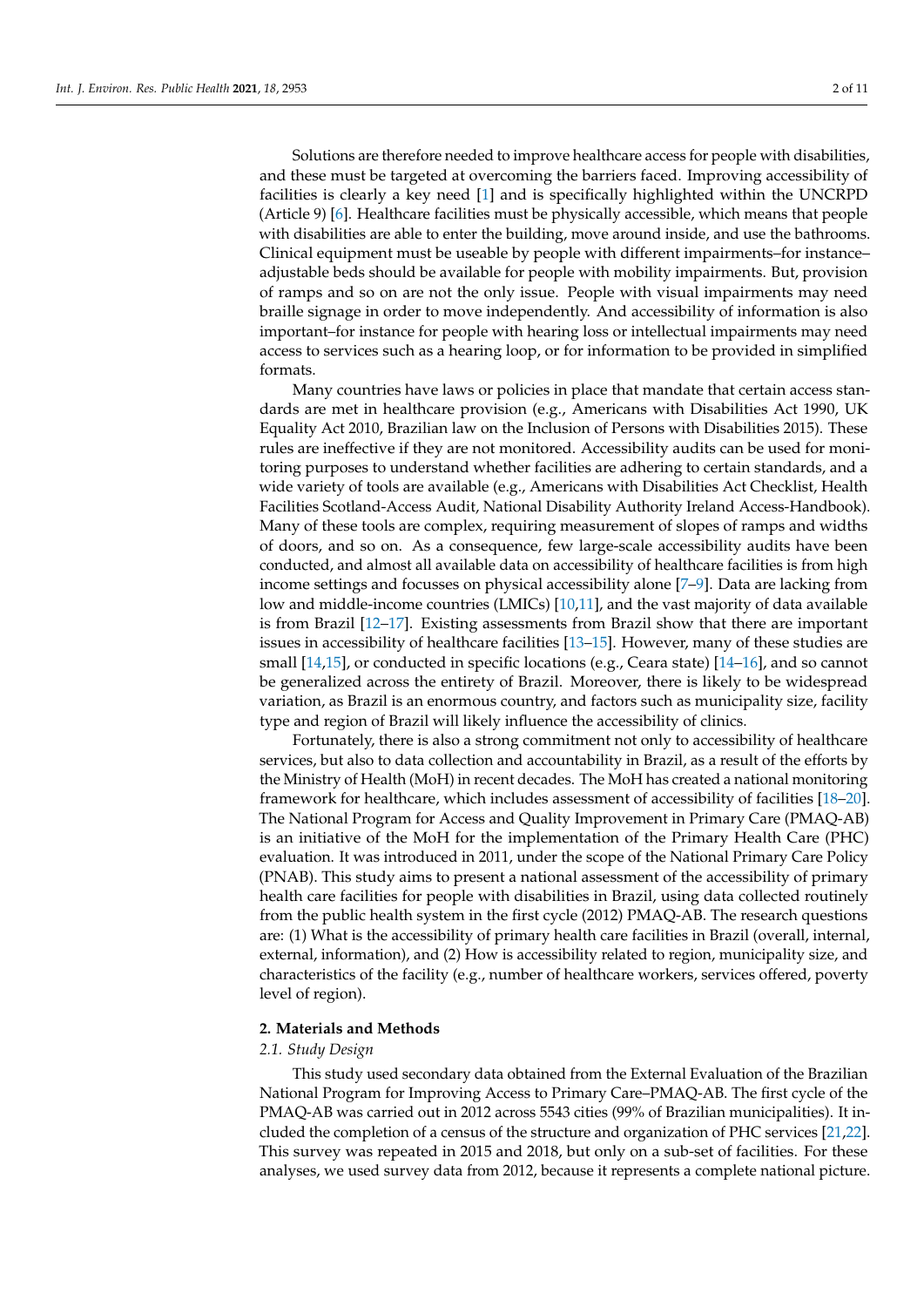## *2.2. Data Collection*

Between May–October 2012, PMAQ-AB made a census of the health facilities infrastructure of 38,812 public PHC facilities in Brazil, where the PHC was functional and the PHC manager agreed to participate in PMAQ-AB. A public primary health facility is defined by Brazilian Ministry of Health as a public building or mobile space, where an individual or a legal entity performs primary health care actions and services, and which has a technical, personnel and infrastructure compatible with its purpose.

The audit was undertaken by experienced researchers from 45 universities, hired by the Brazilian Ministry of Health. The researchers received a 20 h-long training by the universities, with a focus on the questionnaires, the possible difficulties that could arise during fieldwork and how to approach the research participants.

The researchers visited each public primary healthcare facility, and undertook an audit which included investigation of the building accessibility (internal and external) and the availability of healthcare personnel trained in disability-related issues. This assessment was undertaken with a 22 item (yes/no) electronic questionnaire and was completed through on-site observation (Table [1\)](#page-2-0).

**Table 1.** Assessment criteria in accessibility audit.

<span id="page-2-0"></span>

| <b>Sub-Scale of Accessibility</b> | Question (Answer, Yes = $1$ , No = 0)                                                                                                                                                       |
|-----------------------------------|---------------------------------------------------------------------------------------------------------------------------------------------------------------------------------------------|
| External                          | The Health Unit entrance sidewalk is in good condition, that is, it has regular floor, without gaps<br>or holes, with easy displacement for wheelchair users, people with special needs and |
|                                   | wheelchair users?                                                                                                                                                                           |
|                                   | Does the health facility have a rug?                                                                                                                                                        |
|                                   | Does the health facility have a non-slip floor?                                                                                                                                             |
|                                   | Does the health facility have a regular floor?                                                                                                                                              |
|                                   | Does the health facility have a smooth floor?                                                                                                                                               |
|                                   | Does the health facility have access ramp?                                                                                                                                                  |
|                                   | Does the health facility have handrail?                                                                                                                                                     |
|                                   | Does the health facility have wheelchair-accessible door and entrance corridor?                                                                                                             |
|                                   | Does the health facility have adapted restrooms with higher toilet, sink accessories, lower level                                                                                           |
| Internal                          | soap and paper dispenser, grab bars, door opening out and manoeuvre area that allows                                                                                                        |
|                                   | wheelchair circulate?                                                                                                                                                                       |
|                                   | Does the health facility have grab bars?                                                                                                                                                    |
|                                   | Does the health facility have handrail?                                                                                                                                                     |
|                                   | Does the health facility have wheelchair-accessible interior corridors and doors?                                                                                                           |
|                                   | Does the health facility have interior doors adapted for wheelchairs?                                                                                                                       |
|                                   | Does the health facility have space for wheelchair accommodation in the waiting and                                                                                                         |
|                                   | reception room?                                                                                                                                                                             |
|                                   | Does the health facility have adapted drinking fountains?                                                                                                                                   |
|                                   | Does the health facility have wheelchair available for user travel?                                                                                                                         |
| Information                       | Does the health facility use international symbols for people with physical, visual and                                                                                                     |
|                                   | hearing disabilities?                                                                                                                                                                       |
|                                   | Does the health facility use signage through texts, drawings, colours or figures (visual) that                                                                                              |
|                                   | indicate the environments of the Health Unit and the services offered?                                                                                                                      |
|                                   | Does the health facility use embossed characters, Braille or embossed figures (tactile)?                                                                                                    |
|                                   | Does the health facility use hearing aids (sound)?                                                                                                                                          |
|                                   | Does the health facility have professionals to host people with disability?                                                                                                                 |
|                                   |                                                                                                                                                                                             |

## *2.3. Data Processing and Analysis*

By default, the data were transmitted directly online to a central dataset in the collaborating universities. When there was no internet access in the field, the data were stored on the electronic devices and transmitted to a central dataset at a later date. The data were obtained from the MoH by request in November 2019. Due to the MoH webpage overhauling, the data were not available freely in the internet.

We used a 22-item questionnaire to develop a total accessibility score (Supplementary File 1). For each positive answer, one point was added to the score. The questions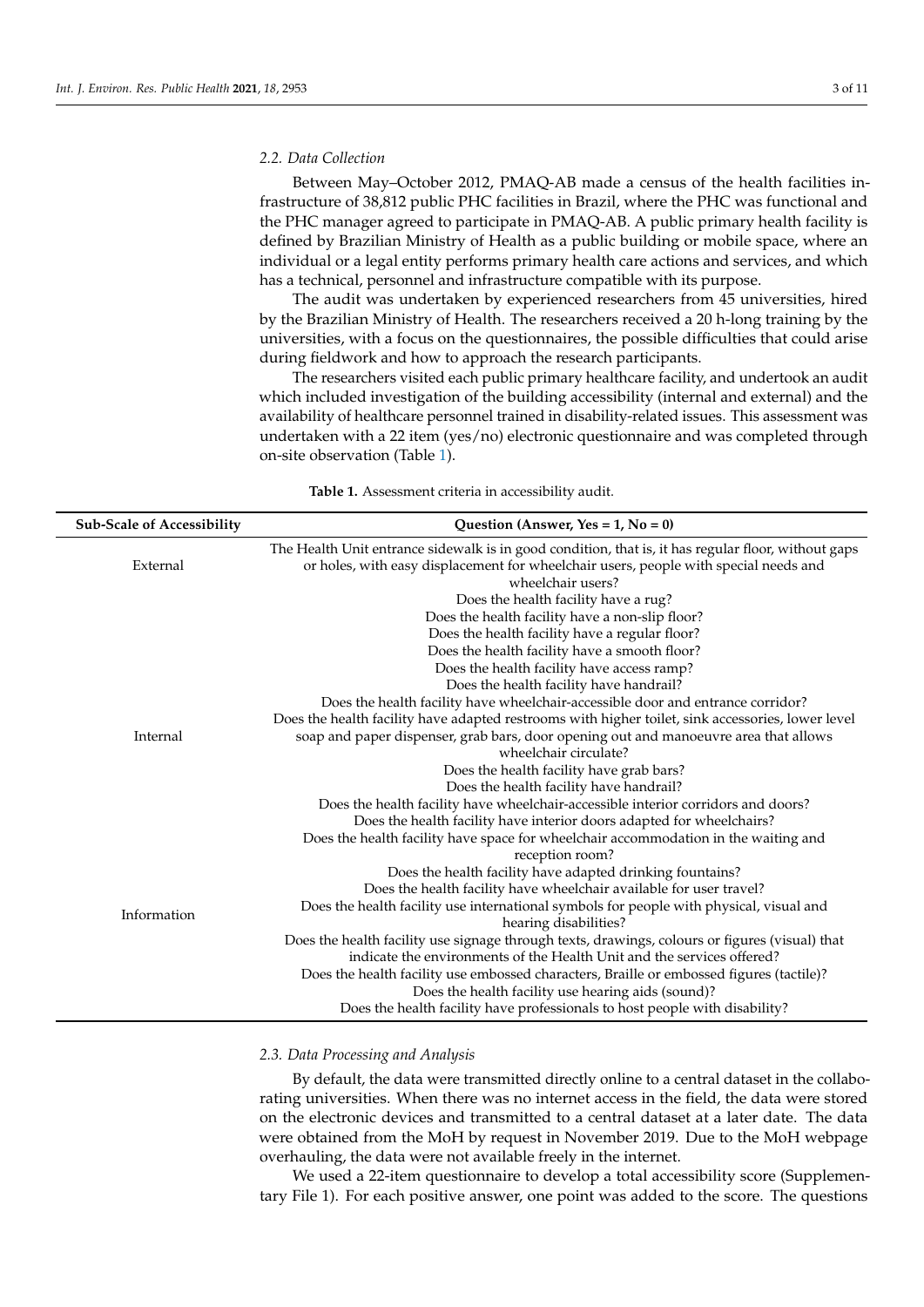were subdivided in three sub-scales: external accessibility (8 items), internal accessibility (8 items), information accessibility (6 items). The scores were created by summing the relevant items and then transforming them into a 0–100 score. The Overall Accessibility Score was calculated by the sum of the three sub-scales and transformed into a total ranging between 0–100. Each sub-scale was attributed the same weight, regardless of the number of questions in the sub-scale, so that each dimension of accessibility was valued equally. There was missing data for one facility, and this was deleted in the dataset.

A priori we hypothesized that primary health care facilities in urban areas, richer regions and with a higher number of professionals would have better accessibility. We therefore took account of these factors in the analyses. The total number of professionals employed in the units (work force) was estimated by the sum of the professionals (physicians, dentists, nurses, etc.) registered to the units. The number of professionals was not known for some facilities (2.18% 1 (except for the number of "other professionals", the percentage of the answer "don't know" was less than 1%)), in which case we attributed the mean of the number of the specific health professional, considering the size and region of the municipality. The municipalities were classified according to their size into major (>900,000 inhabitants), large (100,001–900,000 inhabitants), medium (100,000–50,001 inhabitants) and small cities  $(\leq 50,000$  inhabitants). Regions were ranked by poverty level based on Gross Regional Product (in USD billion in 2016): North (97.2), Central-West (175.7); Northeast (257.1); South (305.5), Southeast (981.4). [\[23\]](#page-10-1)

Data analysis was conducted by cross-tabulating accessibility outcomes with key characteristics of the primary health care facilities (Region of Brazil, Municipality size, Type of facility). The statistical significance of the difference between the proportions was calculated by Tukey's 'Honest Significant Difference' method, using a cut-off of a *p*-value less than 0.05. We used pseudo-Poisson regression models with robust confidence intervals in order to calculate the magnitude of relationship between the Overall Accessibility Score and the aforementioned characteristics [\[24\]](#page-10-2). Crude and adjusted analyses was performed. Statistical analysis was undertaken in R statistical program.

The regression equation is as follows:

E[PR | PRR1, PRR2, PRR3] = exp (b0)  $\times$  PRR1  $\times$  exp (Region)  $\times$  PRR2  $\times$  exp (Municipality Size)  $\times$  PRR3  $\times$  exp(Type)

where: E [PR | PRR1, PRR2, PRR3]: expected value for overall accessibility given PRR1, PRR2, PRR3, PR: Overall Accessibility Ratio, b0: intercept, PRR1: Prevalence ratio for Region, PRR2: Prevalence ratio for municipality size and PRR3: Prevalence ratio for Primary Health Unit type

## *2.4. Ethics*

Submission to a research ethics committee was not required for this secondary analysis of openly-accessible data. Furthermore, data was not included on individuals and was not of a sensitive nature.

## **3. Results**

In total, in 2012 there were 38,812 primary health facilities spread over more than 99% of the municipalities in the five regions of Brazil (Table [2\)](#page-4-0). The proportion of facilities in the five regions closely follows the population distribution, with some under-representation of primary health facilities in the Southeast region (31% of facilities for 42% of the population) and over-representation in the Northeast (38% of facilities for 28% of the population). The primary health facility workforce distribution followed a similar pattern. Overall, the vast majority of facilities were based in small city sizes, and most were staffed with "graduated professionals" (i.e., physicians, nurses and/or dentists).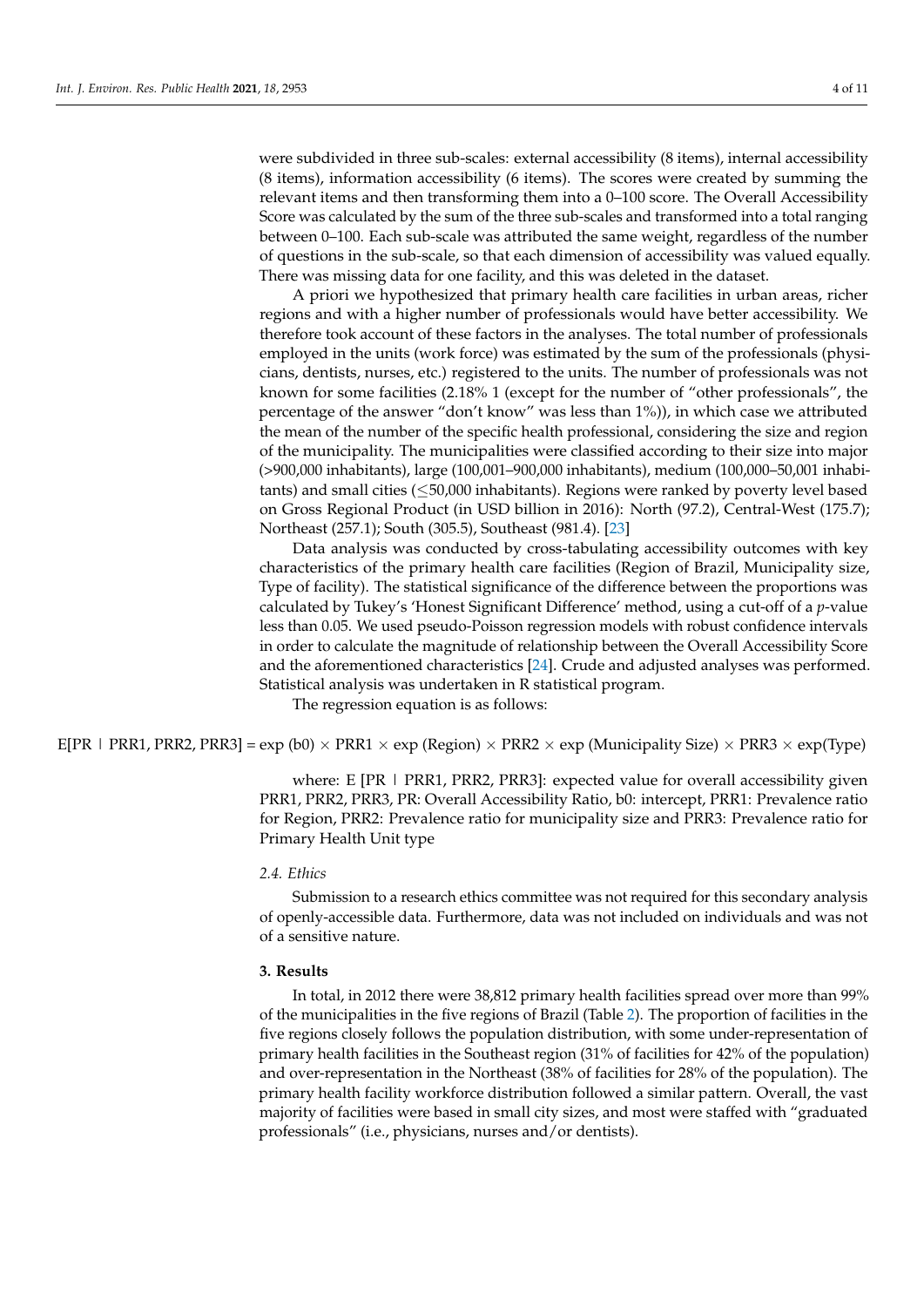| Characteristics                                  |                                                                      | <b>Southeast</b><br>(Least Poor)                                                       | South                                                                            | <b>Northeast</b>                                                                           | Central-West                                                              | North (Most<br>Poor)                                                       | <b>Total Brazil</b>                                      |
|--------------------------------------------------|----------------------------------------------------------------------|----------------------------------------------------------------------------------------|----------------------------------------------------------------------------------|--------------------------------------------------------------------------------------------|---------------------------------------------------------------------------|----------------------------------------------------------------------------|----------------------------------------------------------|
| Population size 2013 in<br>thousands– $n$ (%)    |                                                                      | 84,465 (42%)                                                                           | 28,795 (14%)                                                                     | 55,795 (28%)                                                                               | 14,993 (8%)                                                               | 16,983(8%)                                                                 | 201,033                                                  |
| City Size                                        | Major<br>Large<br>Medium<br>Small                                    | 6(35%)<br>135 (48%)<br>$107(31\%)$<br>1420 (29%)                                       | 2(12%)<br>50 $(18%)$<br>52(15%)<br>1087 (22%)                                    | 5(29%)<br>55 (17%)<br>120(35%)<br>1614 (33%)                                               | 2(23%)<br>17(6%)<br>19(6%)<br>429 (8%)                                    | 2(12%)<br>24(8%)<br>42(12%)<br>382 (8%)                                    | 17<br>281<br>340<br>4932                                 |
| Number of PHC facilities                         |                                                                      | 11,943 (31%)                                                                           | 6315 (16%)                                                                       | 14,638 (38%)                                                                               | 2706 (7%)                                                                 | 3210 (8%)                                                                  | 38,812                                                   |
| PHC facility workforce size                      |                                                                      | 195,420 (36%)                                                                          | 85,744 (16%)                                                                     | 184,746 (34%)                                                                              | 39,901 (7%)                                                               | 43,483 (8%)                                                                | 549,294                                                  |
| PHC facilities<br>by city size                   | Major<br>Large<br>Medium<br>Small                                    | 1012 (45%)<br>3564 (44%)<br>1440 (28%)<br>5927 (25%)                                   | 307 $(14\%)$<br>1309 (16%)<br>730 (14%)<br>3969 (17%)                            | 424 (19%)<br>2074 (26%)<br>2159 (42%)<br>9981 (43%)                                        | 229 (10%)<br>483 (6%)<br>297(6%)<br>1697(7%)                              | 298 (13%)<br>682 (8%)<br>553 (11%)<br>1671 (7%)                            | 2270<br>8112<br>5179<br>23,251                           |
| Graduated<br>professional<br>available at<br>PHU | Yes<br>No<br>Other                                                   | 8659 (35%)<br>2315 (22%)<br>718 (27%)                                                  | 4048 (16%)<br>1495 (14%)<br>419 $(16\%)$                                         | 8581 (35%)<br>4783 (46%)<br>1038 (39%)                                                     | 1786 (7%)<br>537 (5%)<br>$316(12\%)$                                      | 1654 (7%)<br>1327 (13%)<br>198 (7%)                                        | 24,728<br>10,457<br>2689                                 |
| Type of<br>services<br>rendered at<br>PHU        | Dentist<br>Vaccination<br>Pharmacy<br>Physician<br>Dressing<br>Nurse | 7398 (30%)<br>8537 (29%)<br>8064 (28%)<br>10,491 (31%)<br>10,868 (31%)<br>10,830 (31%) | 4606 (19%)<br>4649 (16%)<br>4954 (17%)<br>5919 (18%)<br>5850 (17%)<br>5668 (16%) | 9186 (37%)<br>12,117 (41%)<br>11,679 (40%)<br>11,992 (36%)<br>13,142 (37%)<br>13,208 (38%) | 1937 (8%)<br>2081 (7%)<br>1934 (7%)<br>2431(7%)<br>2459 (7%)<br>2489 (7%) | 1526 (6%)<br>1999 (7%)<br>2597 (7%)<br>2125 (6%)<br>2751 (8%)<br>2497 (7%) | 24,653<br>29,383<br>29,228<br>32,958<br>35,070<br>34,692 |

<span id="page-4-0"></span>**Table 2.** Comparison of five regions in Brazil in terms of demographics, number and distribution of primary health care facilities in 2012.

> The accessibility of the external area of primary health care facilities was generally low and varied by region and municipality size (Table [3\)](#page-4-1). Fewer than half of the facilities had appropriate flooring at the entrance (i.e., non-slip-28%, regular-49%, or smooth-36%), or an access ramp (44%). Few facilities had a handrail at the entrance (8%) and only one in three had an accessible entrance (35%). These measures of access were consistently better in the Southeast and South regions of Brazil, which were the least poor, compared to the other regions. The facilities in larger municipality size also had better indicators of access than those in smaller municipalities (indicating more rural areas). The overall score for external space accessibility reflected these trends; Scores were low overall (mean of 31.0 on a 0–100 scale) and were consistently higher for the wealthier regions of Brazil and the facilities in larger municipalities.

**Table 3.** Accessibility of external area of primary health care facilities, by Region of Brazil and Municipality Size.

<span id="page-4-1"></span>

|                                                                                                                                                             | Region                                             |                                                        |                                                                        |                                                                                 |                                                                              | <b>Municipality Size</b>                                                        |                                                     |                                                                            |                                                                              |                                                                                |
|-------------------------------------------------------------------------------------------------------------------------------------------------------------|----------------------------------------------------|--------------------------------------------------------|------------------------------------------------------------------------|---------------------------------------------------------------------------------|------------------------------------------------------------------------------|---------------------------------------------------------------------------------|-----------------------------------------------------|----------------------------------------------------------------------------|------------------------------------------------------------------------------|--------------------------------------------------------------------------------|
| Characteristics                                                                                                                                             | <b>Total Brazil</b>                                | Southeast<br>(Least Poor.<br>Reference)                | South                                                                  | Northeast                                                                       | Central-West                                                                 | North (Most<br>Poor)                                                            | Major<br>(Reference)                                | Large                                                                      | Medium                                                                       | Small                                                                          |
| Entrance floor<br>Non-slip<br>Regular<br>Smooth<br>Access ramp<br>Handrail at entrance<br>Accessible<br>door/corridor<br>Total external space<br>score (SD) | 28%<br>49%<br>36%<br>44%<br>8%<br>35%<br>31.0(2.0) | 33%<br>55%<br>40%<br>49%<br>$11\%$<br>44%<br>35.6(0.5) | $41\%$ *<br>55%<br>$35\%$ *<br>48%<br>12%<br>$46\% *$<br>$38.1(0.7)$ * | 23%<br>$44\% *$<br>$33\%$ *<br>$39\%$ *<br>$5\%$ *<br>$26\%$ *<br>$26.1(0.4)$ * | $23\%$ *<br>48% *<br>$40\%$ *<br>43% *<br>$5\%$<br>$33\%$ *<br>$29.9(0.9)$ * | $16\%$ *<br>$41\%$ *<br>37%<br>$35\%$ *<br>$3\%$ *<br>$20\%$ *<br>$22.7(0.7)$ * | 36%<br>58%<br>37%<br>58%<br>23%<br>50%<br>40.6(1.1) | $30\%$ *<br>$52\%$<br>36%<br>$47\%$ *<br>$9\%$ *<br>38% *<br>$33.1(0.5)$ * | $25\%$ *<br>48% *<br>37%<br>$41\%$ *<br>$6\%$ *<br>$31\%$ *<br>$29.0(0.6)$ * | 28% *<br>48% *<br>$36\%$ *<br>$41\%$ *<br>$6\% *$<br>$33\%$ *<br>$29.8(0.3)$ * |

 $* p < 0.05$  compared to reference group (bi-tailed).

The patterns for accessibility of the internal space were similar to those of external spaces (Table [4\)](#page-5-0). Accessibility of internal areas was low. For instance, only 12% of facilities had an adapted restroom, 24% had corridors that were wheelchair accessible and only 9% of facilities had adapted drinking fountains. Consistently, the indicators for internal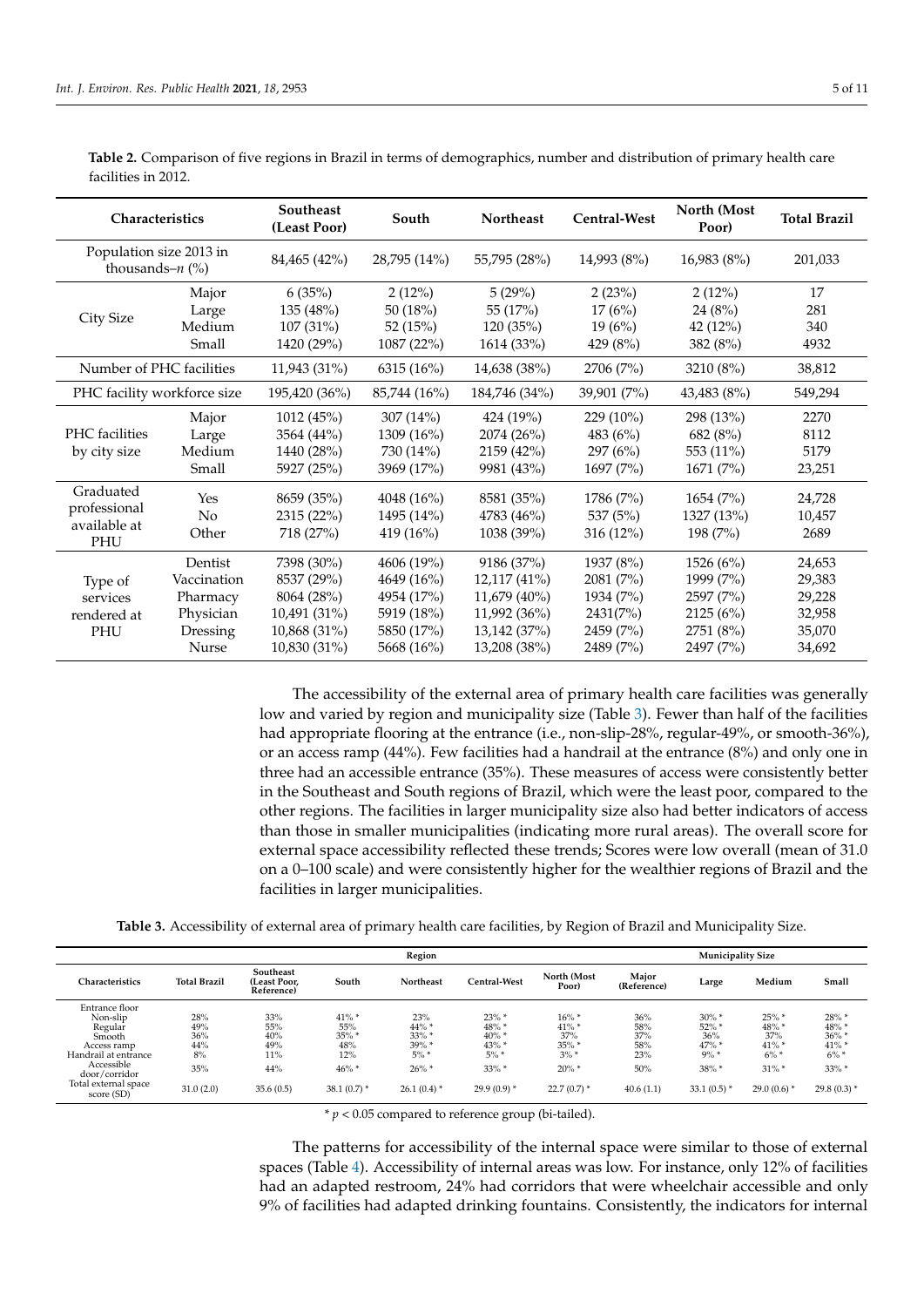accessibility were best for the richest Southeast and South regions, and worst for the poorer Northeast and North regions. Furthermore, facilities in larger municipalities had better internal access than those in smaller municipalities. The overall internal space accessibility score was low and was approximately twice as high in the Southeast/South regions (25.2–26.4) or largest municipality sizes (32.4) compared to the Northeast/North regions (9.5–12.1) or smallest municipalities (17.2).

**Table 4.** Accessibility of internal space of primary health care facilities, by Region of Brazil and Municipality Size.

<span id="page-5-0"></span>

| Region                                       |                     |                                         |                                 |                               |                              | <b>Municipality Size</b>      |                      |                           |                                |                                 |
|----------------------------------------------|---------------------|-----------------------------------------|---------------------------------|-------------------------------|------------------------------|-------------------------------|----------------------|---------------------------|--------------------------------|---------------------------------|
| Characteristics                              | <b>Total Brazil</b> | Southeast<br>(Least Poor.<br>Reference) | South                           | <b>Northeast</b>              | <b>Central-West</b>          | North (Most<br>Poor)          | Major<br>(Reference) | Large                     | Medium                         | Small                           |
| Adapted restrooms<br>Grab bars<br>Hand-rail  | 12%<br>14%<br>6%    | 18%<br>20%<br>9%                        | $13\% *$<br>$18\%$ *<br>$8\% *$ | $7\%$ *<br>$9\% *$<br>$3\% *$ | $12\% *$<br>16% *<br>$5\%$ * | $7\%$ *<br>$7\%$ *<br>$3\% *$ | 30%<br>31%<br>19%    | 14% *<br>17% *<br>$8\% *$ | $9\% *$<br>$11\%$ *<br>$4\% *$ | $10\% *$<br>$12\%$ *<br>$4\% *$ |
| Corridors wheelchair<br>accessible           | 24%                 | 32%                                     | 32%                             | $16\%$ *                      | $24\%$ *                     | $11\%$ *                      | 35%                  | $26\%$ *                  | 19%*                           | $22\%$ *                        |
| Interior doors<br>adapted for<br>wheelchairs | 23%                 | 31%                                     | 32%                             | $16\% *$                      | $24\% *$                     | $11\%$ *                      | 36%                  | $26\%$ *                  | $20\%$ *                       | $22\%$ *                        |
| Wheelchair space in<br>reception             | 29%                 | 36%                                     | 39% *                           | $23\%$ *                      | $27\%$ *                     | $14\%$ *                      | 38%                  | $31\%$ *                  | $27\%$ *                       | 28% *                           |
| Adapted drinking<br>fountains                | 9%                  | 13%                                     | $8\% *$                         | $6\% *$                       | $11\% *$                     | $7\%$ *                       | 16%                  | $11\% *$                  | $7\% *$                        | $8\% *$                         |
| Wheelchair available                         | 34%                 | 50%                                     | 50%                             | $17\%$ *                      | $35\%$ *                     | 18% *                         | 55%                  | 43% *                     | 28% *                          | $31\%$ *                        |
| Total internal space<br>score (SD)           | 18.9(1.9)           | 26.4(0.5)                               | $25.2(0.6)$ *                   | $12.1(0.3)$ *                 | $19.3(0.9)*$                 | $9.5(0.6)$ *                  | $32.4(1.3)$ *        | $22.0(0.6)$ *             | $15.6(0.6)$ *                  | $17.2(0.3)$ *                   |

 $* p < 0.05$  compared to reference group (bi-tailed).

Accessibility features of primary healthcare facilities for people with visual or hearing impairments were worst of all (Table [5\)](#page-5-1). Almost none of the facilities displayed international symbols, had signs in embossed characters or braille or had hearing resources available. Just 9% of facilities showed signage that would help people with hearing impairments. Only one in five facilities (21%) had a professional trained in supporting people with disabilities. The mean overall score for accessibility in this category was only 6.3, compared to a possible total score of 100. Again, these measures were consistently better in richer, compared to poorer, regions, and in facilities in the largest, compared to smallest, municipalities.

<span id="page-5-1"></span>**Table 5.** Accessibility features of primary health care facilities for people with visual or hearing impairments, by Region of Brazil and Municipality Size.

|                                              | Region              |                                         |           |              |               | <b>Municipality Size</b> |                      |              |               |               |
|----------------------------------------------|---------------------|-----------------------------------------|-----------|--------------|---------------|--------------------------|----------------------|--------------|---------------|---------------|
| Characteristics                              | <b>Total Brazil</b> | Southeast<br>(Least Poor.<br>Reference) | South     | Northeast    | Central-West  | North (Most<br>Poor)     | Major<br>(Reference) | Large        | Medium        | Small         |
| International<br>symbols                     | $1\%$               | 2%                                      | $2\% *$   | $1\% *$      | $0\% *$       | $1\% *$                  | 4%                   | $2\% *$      | $1\% *$       | $1\% *$       |
| Signage                                      | 9%                  | 9%                                      | $11\% *$  | 8%           | $6\%$ *       | $7\%$ *                  | 13%                  | $10\% *$     | $9\% *$       | $8\% *$       |
| Embossed<br>characters/braille               | 0.2%                | 0.3%                                    | 0.1%      | 0.2%         | 0.1%          | 0.1%                     | 0.8%                 | $0.2\%$ *    | $0.2\%$ *     | $0.2\%$ *     |
| Hearing resources<br>Professionals to host   | 0.4%                | 0.7%                                    | $0.3\%$ * | $0.2\%$ *    | $0.2\%$ *     | $0.2\%$ *                | 1.1%                 | $0.5\% *$    | $0.4\%$ *     | $0.3\%$ *     |
| people with<br>disabilities                  | 21%                 | 27%                                     | $25\%$ *  | $17\%$ *     | 19% *         | $12\%$ *                 | 35%                  | $25\%$ *     | $20\%$ *      | 19% *         |
| Total sensory<br>accessibility score<br>(SD) | 6.3(1.0)            | 7.9(0.2)                                | 7.7(0.3)  | $5.2(0.2)$ * | 5.0 $(0.4)$ * | $3.9(0.3)$ *             | 10.6(0.6)            | $7.5(0.3)$ * | 6.2 (0.3) $*$ | 5.6 $(0.1)$ * |

\* *p* < 0.05 compared to reference group (bi-tailed).

Table [6](#page-6-0) shows the magnitude of the association between the Overall Accessibility Score (OAS) and the public PHC facilities features: region, municipality size and kind of services rendered. The higher the ratio, the better is the accessibility compared to the baseline, for example, the South region OAS is twice as high (2.0) as the North region (baseline). The overall OAS in Brazil was 18.7 (SD 1.3), showing that accessibility is on average far below the possible 100 point level. Accessibility was consistently worse in the poorer regions, with scores approximately two times higher in the least poor compared to the poorest regions. Similarly, accessibility scores were higher in the larger municipalities and in those that had specialist workforce, compared to those that did not. These associations were changed little after adjustment by other variables.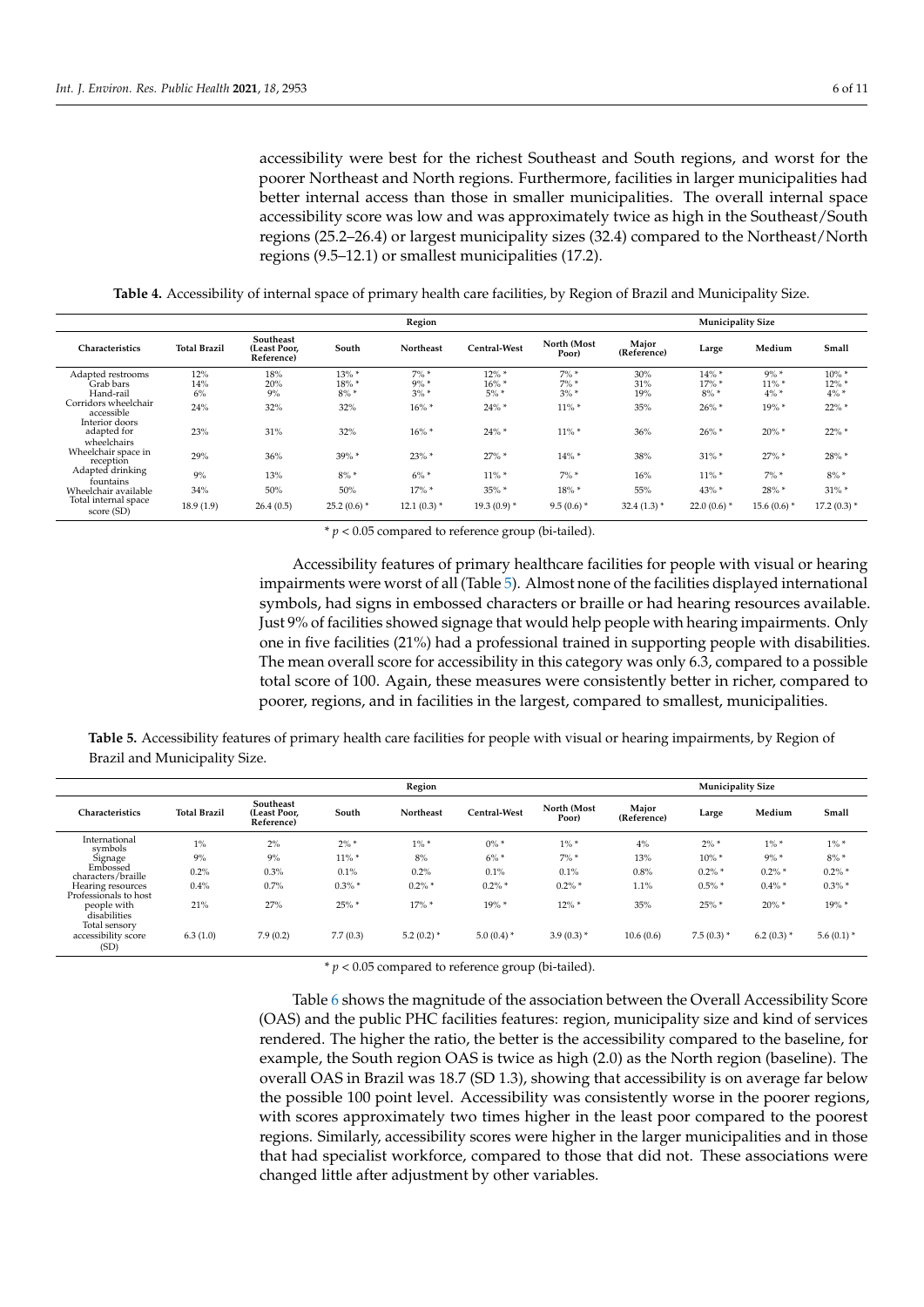|                           | <b>Total Score (SD)</b> | Unadjusted<br><b>Proportion Ratio</b><br><b>Regression Results</b><br>(PR/95% CI) | <b>Poisson Regression</b><br><b>Adjusted for Region</b><br>$(PR/95\% CI)$ | <b>Poisson Regression</b><br><b>Adjusted for Region</b><br>and Municipality<br>Size $\left(\frac{\text{PR}}{\text{95\%}}\right)$ CI | <b>Poisson Regression</b><br>Adjusted for Region,<br><b>Municipality Size</b><br>and Facility Type<br>(PR/95% CI) |
|---------------------------|-------------------------|-----------------------------------------------------------------------------------|---------------------------------------------------------------------------|-------------------------------------------------------------------------------------------------------------------------------------|-------------------------------------------------------------------------------------------------------------------|
| Region                    |                         |                                                                                   |                                                                           |                                                                                                                                     |                                                                                                                   |
| SouthEast (least<br>poor) | $23.3 \pm 0.3$          | $1.9(1.9-2.0)*$                                                                   |                                                                           | $1.9(1.9-2.0)*$                                                                                                                     | $1.7(1.7-1.8)$ *                                                                                                  |
| South                     | $23.7 \pm 0.4$          | $2.0(1.9-2.1)$ *                                                                  |                                                                           | $2.0(1.9-2.1)$ *                                                                                                                    | $1.7(1.6-1.7)$ *                                                                                                  |
| North East                | $14.5 \pm 0.2$          | $1.2(1.2-1.3)$ *                                                                  |                                                                           | $1.3(1.2-1.3)$ *                                                                                                                    | $1.1(1.0-1.1)$ *                                                                                                  |
| <b>Central West</b>       | $18.0 \pm 0.6$          | $1.5(1.4-1.6)$ <sup>*</sup>                                                       |                                                                           | $1.5(1.4-1.6)$ <sup>*</sup>                                                                                                         | $1.3(1.2-1.3)$ *                                                                                                  |
| North (most poor)         | $12.0 \pm 0.4$          | Reference                                                                         |                                                                           | Reference                                                                                                                           | Reference                                                                                                         |
| Municipality size         |                         |                                                                                   |                                                                           |                                                                                                                                     |                                                                                                                   |
| Major                     | $27.9 \pm 0.8$          | $1.6(1.5-1.6)$ *                                                                  | $1.5(1.5-1.5)^*$                                                          |                                                                                                                                     | $1.3(1.3-1.3)$ *                                                                                                  |
| Large                     | $20.9 \pm 0.4$          | $1.2(1.2-1.2)$ *                                                                  | $1.1(1.1-1.1)$ *                                                          |                                                                                                                                     | $1.0(1.0-1.1)$ *                                                                                                  |
| Medium                    | $16.9 \pm 0.4$          | $1.0(0.9-1.0)$ *                                                                  | $1.0(1.0-1.0)$                                                            |                                                                                                                                     | $1.0(0.9-1.0)$ *                                                                                                  |
| Small                     | $17.5 \pm 0.2$          | Reference                                                                         | Reference                                                                 |                                                                                                                                     | Reference                                                                                                         |
| Type                      |                         |                                                                                   |                                                                           |                                                                                                                                     |                                                                                                                   |
| Dentist                   | $22.1 \pm 0.2$          | $1.7(1.7-1.8)$ *                                                                  | $1.7(1.6-1.7)$ *                                                          | $1.6(1.6-1.7)$ *                                                                                                                    |                                                                                                                   |
| Vaccination               | $20.6 \pm 0.2$          | $1.6(1.6-1.7)$ *                                                                  | $1.7(1.6-1.7)$ *                                                          | $1.6(1.6-1.7)$ *                                                                                                                    |                                                                                                                   |
| Pharmacy                  | $19.7 \pm 0.2$          | $1.3(1.2-1.3)$ *                                                                  | $1.3(1.3-1.4)$ *                                                          | $1.3(1.3-1.3)$ *                                                                                                                    |                                                                                                                   |
| Physician                 | $20.2 \pm 0.2$          | $2.0(1.9-2.0)$ *                                                                  | $1.8(1.7-1.8)$ *                                                          | $1.7(1.7-1.8)$ *                                                                                                                    |                                                                                                                   |
| Dressing                  | $19.7 \pm 0.2$          | $2.0(1.9-2.0)*$                                                                   | $1.9(1.8-2.0)$ *                                                          | $1.9(1.8-1.9)$ <sup>*</sup>                                                                                                         |                                                                                                                   |
| Nurse <sup>1</sup>        | $19.9 \pm 0.2$          | $2.2(2.1-2.3)$ *                                                                  | $2.1(2.0-2.2)$ *                                                          | $2.1(2.0-2.1)$ *                                                                                                                    |                                                                                                                   |
| Average Brazil            | $18.7 \pm 1.3$          | Reference                                                                         | Reference                                                                 | Reference                                                                                                                           |                                                                                                                   |

<span id="page-6-0"></span>**Table 6.** Poisson regression estimates of the association of total accessibility score with Region, Municipality size and facility type.

PR: Overall Accessibility Ratio, \*: *p* < 0.05.

#### **4. Discussion**

Brazil has made a great commitment to the achievement of Universal Health Coverage, through the establishment in 1989 of Sistema Único de Saúde (SUS), a national publicly funded healthcare system [\[25\]](#page-10-3). The Brazilian Federal Constitution of 1988, established an innovative and complex federal organization focusing on political and administrative decentralization, with direct consequences for health policies. Emphasis was put on the municipality to implement and deliver primary health care services to the population [\[26\]](#page-10-4). Furthermore, the Brazilian Constitution (1988) and a range of laws also protect the right to healthcare among people with disabilities. For instance, the National Policy for the Inclusion of Persons with Disabilities (1989, 1999) guarantees access of people with disabilities to a wide range of healthcare services, and the Brazilian Law for Inclusion of People with Disabilities (2015) reinforces the rights of people with disabilities for priority access to healthcare and rehabilitation. These laws are also reflected in policies, such as the National Policy on the Health of Persons with Disabilities (2002). Nevertheless, the findings from the 2012 national audit of 38,812 primary health facilities shows that physical accessibility of primary health care facilities was generally low, whether assessed in terms of the accessibility of the external area or internal space. Accessibility of primary healthcare facilities for people with visual or hearing impairments was even worse, with few making adaptations for these groups. Worryingly, only one in five facilities (21%) had a professional trained in supporting people with disabilities. Accessibility measures were consistently better in the richer Regions (South and Southeast) compared to the poorer parts of Brazil. Accessibility was also generally better in facilities in larger municipalities, indicating that they were in urban rather than rural areas. The worse accessibility of PHC facilities in small municipalities highlighted in our study may relate to fact that they are more dependent on federal incentives, and so their success in providing the service depends on their political assets, as well as their administrative and technical capacities. Attempts to overcome structural inequalities and their impact on the health system have been made by the government, but proved insufficient so far [\[27\]](#page-10-5).

Existing assessments of accessibility of healthcare facilities in Brazil are consistent with our findings in showing that there are important issues facing people with disabilities. According to Albuquerque et al., analysing data from the Pernambuco state PMAq, only one among 2019 facilities audited presented accessibility features for people with visual or hearing impairments [\[19\]](#page-9-19). Martins and colleagues undertook an objective assessment of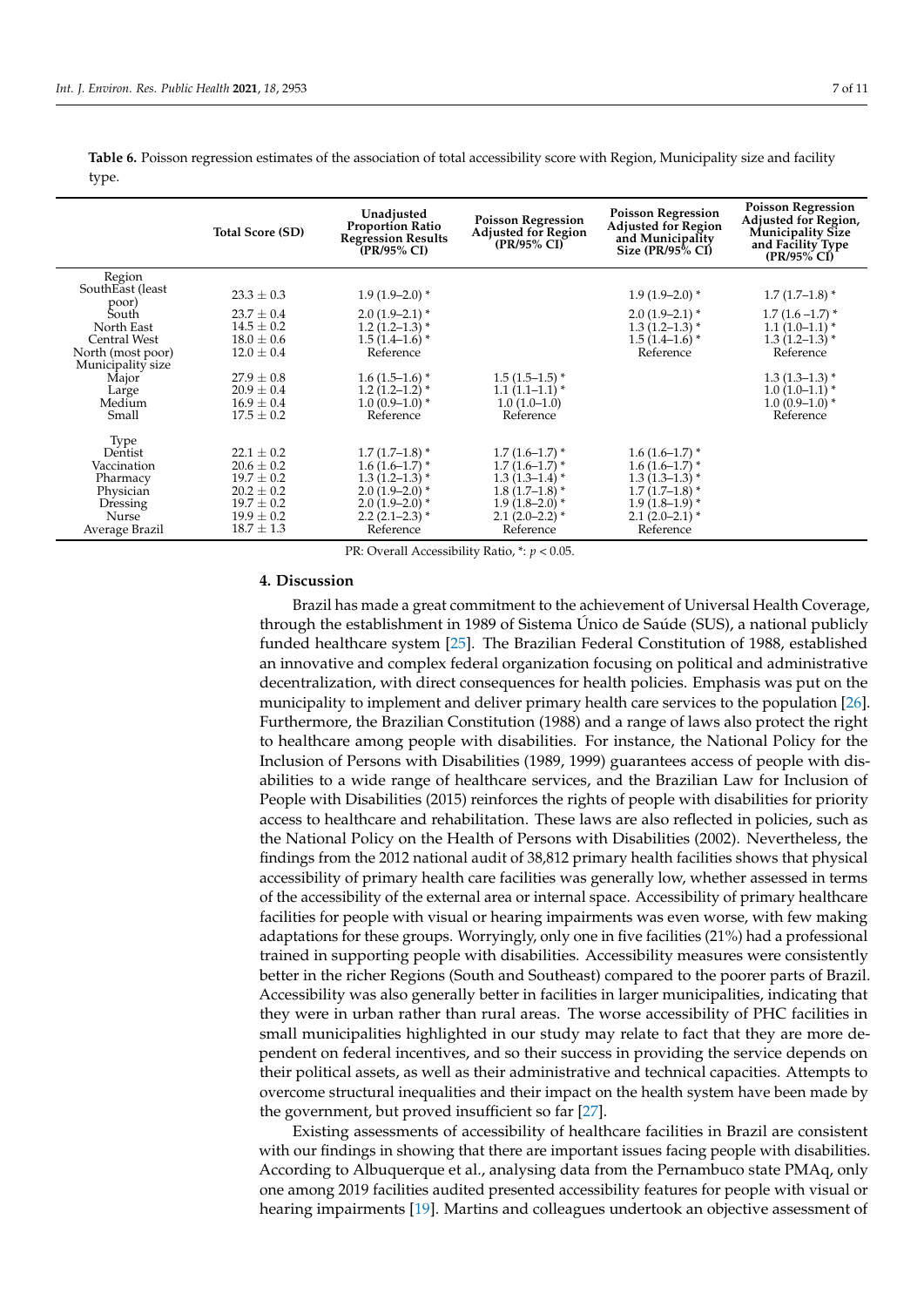the accessibility of Family Health Units, using a structured checklist [\[13\]](#page-9-12). They assessed 90 buildings and noted that fewer than half of facilities had a ramp (48%), and handrails and anti-slip flooring were also lacking. These findings were similar to those of a physical accessible audit among 147 health units in Ceara State [\[16\]](#page-9-15). De Franca and colleagues also highlighted difficulties in access to health units, noting that the greater issues were internal, including lack of accessible drinking facilities and restrooms [\[15\]](#page-9-13). Accessibility issues were also highlighted at the hospital level in Brazil. A checklist-based audit of four hospitals in Ceara State showed some successes in terms of presence of ramps and accessible counters, but large gaps such as the lack of accessible drinking fountains and obstacles in internal areas that would impede movement [\[14\]](#page-9-14). Accessibility can be assessed through interviews with persons with disabilities, as well as through formal audits with a checklist. Here too, important issues have been highlighted in Brazil. Amaral and colleagues interviewed 523 people with disabilities [\[12\]](#page-9-10), and many of these reported difficulties in physical accessibility of healthcare facilities (64%) and that there was a lack of special facilities in the healthcare centres (42%). These issues were also highlighted for dental public services, where 37% of patents and 44% of dentists reported inadequate physical access infrastructure (e.g., doors, hallways, waiting rooms and offices) [\[17\]](#page-9-11).

Studies from other LMICs are sparse but are consistent with our findings for Brazil. A physical accessibility audit was undertaken in a district in Southern India [\[11\]](#page-9-9). Externally, most of the primary health care units were considered to be accessible. However, this worsened once the disabled person entered the building, as only one third of the units had accessible doors, and none had adjustable examination tables or accessible toilets. As another example, a study was undertaken on access to primary healthcare for persons with spinal cord injuries in the Gaborone area of Botswana [\[10\]](#page-9-8). There were frequent reports of physical inaccessibility, with almost half of people surveyed reporting that they were unable to enter the facility themselves. Our data also tallies with the evidence from high-income settings. For instance, in the USA a number of research teams have used objective site assessments to consider the accessibility of healthcare facilities for people with disabilities. One study of 2389 primary care facilities in California used a 55-item instrument for site assessments [\[7\]](#page-9-6). Although they found that the exterior, interior and building access generally met criteria, there were major issues with lack of appropriate equipment (accessible weight scale, height adjustable examination table). Other studies in the USA paint a bleaker picture, with few primary care clinics meeting standard accessibility requirements [\[8\]](#page-9-20), and widespread issues in access reported by people with disabilities [\[9\]](#page-9-7).

Ensuring the accessibility of healthcare facilities for people with disabilities is nonnegotiable, enshrined in national and international law [\[6\]](#page-9-5). The UNCRPD specifically considers accessibility (Article 9), specifying the appropriate measures that State Partners need to make, including promotion of physical accessibility and accessibility of information. Within countries, there are usually legal requirements that healthcare services are accessible for people with disabilities, and lawsuits may arise if facilities do not meet these standards [\[28\]](#page-10-6). However, our data and the existing literature shows that there are large gaps in accessibility, even in Brazil where there is a strong policy commitment to the provision of healthcare for people with disabilities. Improving accessibility of healthcare facilities will ensure that the healthcare system is better able to serve people with disabilities but will also make it more accessible for all. For instance, ramps will benefit not only people with mobility impairments, but also parents with strollers or people who are unwell and have difficulties walking. Provision of information in plain language will be helpful for people with cognitive impairments, but also for those who do not speak the prevailing language well. Furthermore, improving access will increase uptake of healthcare and so produce cost savings later down the line, by avoiding expensive health sequalae. It can also be argued that it will be difficult to achieve Universal Health Coverage, or the Sustainable Development Goals on Health, without provision of healthcare to this large and vulnerable group, and so a focus on accessibility is essential [\[29,](#page-10-7)[30\]](#page-10-8). There are therefore a range of reasons for improving accessibility of healthcare facilities.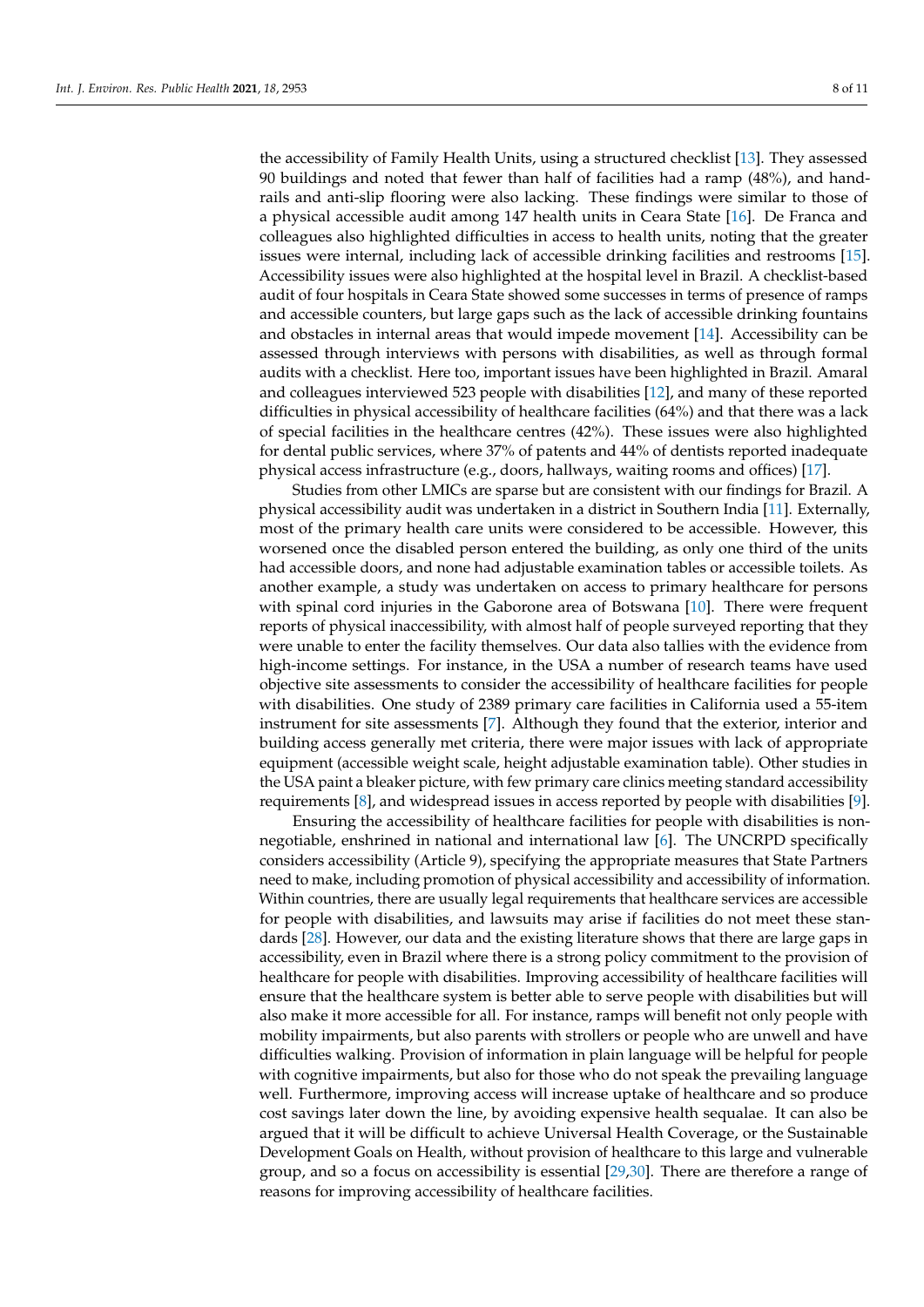There are costs to improving accessibility, but these will be minimised if we ensure that facilities are accessible at the design-phase, as retrofitting can be expensive. Accessibility standards themselves may need adjustment as they are often a minimum of what needs to be achieved, rather than what is necessary to achieve true access. Besides financial costs, advocacy and educational investments are needed towards health care professionals, policy makers, managers and society as a whole, in order to sustain a people centred paradigmatic shift in health care. The right to health to people with disabilities implies that services respond to peoples' needs, covering both the geographic and social organizational dimensions of accessibility [\[19\]](#page-9-19). Ideally, we should be aiming for universal design where the healthcare system is appropriate for the full diversity of people with disabilities. Overall, more guidance would be helpful on how to make services, including healthcare, accessible for people with disabilities [\[31\]](#page-10-9). Human-centred design approaches should be promoted, whereby facilities are specifically designed to be accessible for the groups most in need–such as people with disabilities [\[32\]](#page-10-10). Our study also shows the value of routinely undertaking accessibility audits to highlight issues and using this information to take the health system to account. Making accessibility audits simpler, and mandatory, would be an important step in improving the accessibility of healthcare facilities.

There are important strengths and limitations to our study, which must be considered when interpreting the findings. This study is the first example of a national comprehensive assessment anywhere in the world, including all public primary health care facilities in Brazil. The large scale allows consideration of variation in accessibility by region, municipality size and facility type. A broad assessment of accessibility was taken, incorporating physical accessibility of the internal and external areas, but also consideration of other features of accessibility. Furthermore, a standard objective checklist-tool was used across all facilities, and this was undertaken by trained staff. By contrast, previous assessments have been far smaller, generally more focused on physical accessibility only, and more geographically-focused. However, reliability and validity data were not available for the scales used. All primary healthcare units were included, and so a precise estimate of accessibility was achieved, with narrow confidence intervals. There are also limitations. The audit was undertaken in 2012, and so may not fully reflect today's situation. The Brazilian law on the Inclusion of Persons with Disabilities was passed in 2015 and so there may have been further initiatives to improve accessibility since the audit. Each accessibility feature was scored as yes or no, yet there may be variation in accessibility (e.g., regular floor in some areas but not others) and so nuances would be missed. Data was collected by researchers from 45 universities, which may have led to variations in reporting. Furthermore, some key aspects of accessibility were not assessed, including the accessibility of equipment. Accessibility of transport to the healthcare facility was not included, even though this presents an important barrier for many people with disabilities [\[3](#page-9-2)[,4\]](#page-9-3). The assessment included public (SUS) facilities, but not private facilities. Moreover, the tool was an objective checklist and complementary qualitative data from people with disabilities and healthcare workers would help in our understanding of accessibility issues in Brazil.

#### **5. Conclusions**

This national assessment of the accessibility of healthcare facilities in Brazil shows that it is feasible to undertake these audits on a large scale and these audits should be repeated in other settings. It highlights important gaps in accessibility, increasing the risk of the violation of the right to health of people with disabilities. The assessment also uncovered structural socioeconomic inequalities among regions and cities in the country which reinforces those gaps. Future work should focus on updating accessibility audits in Brazil and undertaking large scale audits in other settings. There is also a need to develop and trial approaches to overcoming the gaps identified in the audits, whether through incentives or penalties (e.g., fines).

**Supplementary Materials:** The following is available online at [https://www.mdpi.com/1660-4601/](https://www.mdpi.com/1660-4601/18/6/2953/s1) [18/6/2953/s1,](https://www.mdpi.com/1660-4601/18/6/2953/s1) Title S1: Formula for calculation of total accessibility score.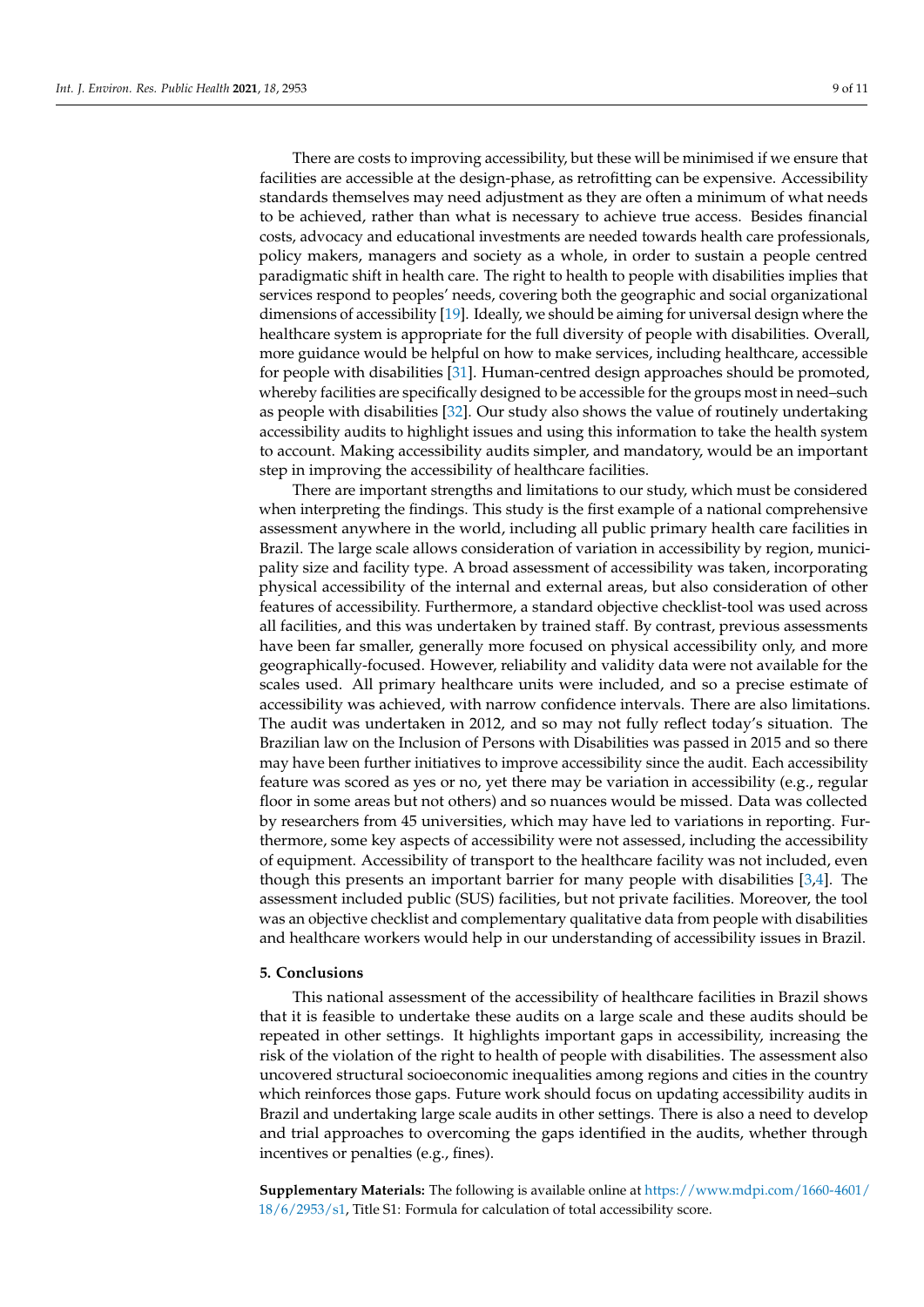**Author Contributions:** A.P., L.S.K. and H.K. conceptualized the study. A.P. undertook the statistical analyses and managed the data with support from R.D. H.K. wrote the first draft of the paper. All authors critically inputted into the draft and agreed the final version. All authors have read and agreed to the published version of the manuscript.

**Funding:** This research was funded by CONFAP-MRC, grant number MR/R022755/1.

**Institutional Review Board Statement:** Ethical review and approval were waived for this study, as it was a secondary data analysis.

**Informed Consent Statement:** Not applicable.

**Data Availability Statement:** Data are available on request from the Ministry of Health in Brazil.

**Conflicts of Interest:** The authors declare no conflict of interest.

# **References**

- <span id="page-9-0"></span>1. WHO. *World Report on Disability*; World Health Organisation: Geneva, Switzerland, 2011.
- <span id="page-9-1"></span>2. Hashemi, G.; Wickenden, M.; Kuper, H. Sdgs, inclusive health and the path to universal health coverage. *Disabil. Glob. South* **2017**, *4*, 23.
- <span id="page-9-2"></span>3. Bright, T.; Kuper, H. A Systematic Review of Access to General Healthcare Services for People with Disabilities in Low and Middle Income Countries. *Int. J. Environ. Res. Public Health* **2018**, *15*, 1879. [\[CrossRef\]](http://doi.org/10.3390/ijerph15091879) [\[PubMed\]](http://www.ncbi.nlm.nih.gov/pubmed/30200250)
- <span id="page-9-3"></span>4. Bright, T.; Wallace, S.; Kuper, H. A Systematic Review of Access to Rehabilitation for People with Disabilities in Low- and Middle-Income Countries. *Int. J. Environ. Res. Public Health* **2018**, *15*, 2165. [\[CrossRef\]](http://doi.org/10.3390/ijerph15102165)
- <span id="page-9-4"></span>5. Eide, A.H.; Mannan, H.; Khogali, M.; Van Rooy, G.; Swartz, L.; Munthali, A.; Hem, K.-G.; MacLachlan, M.; Dyrstad, K. Perceived Barriers for Accessing Health Services among Individuals with Disability in Four African Countries. *PLoS ONE* **2015**, *10*, e0125915. [\[CrossRef\]](http://doi.org/10.1371/journal.pone.0125915)
- <span id="page-9-5"></span>6. UN. *Convention on the Rights of Persons with Disabilities*; United Nations: New York, NY, USA, 2006.
- <span id="page-9-6"></span>7. Mudrick, N.R.; Breslin, M.L.; Liang, M.; Yee, S. Physical accessibility in primary health care settings: Results from California on-site reviews. *Disabil. Health J.* **2012**, *5*, 159–167. [\[CrossRef\]](http://doi.org/10.1016/j.dhjo.2012.02.002) [\[PubMed\]](http://www.ncbi.nlm.nih.gov/pubmed/22726856)
- <span id="page-9-20"></span>8. Frost, K.L.; Bertocci, G.; Stillman, M.D.; Smalley, C.; Williams, S. Accessibility of outpatient healthcare providers for wheelchair users: Pilot study. *J. Rehabil. Res. Dev.* **2015**, *52*, 653–662. [\[CrossRef\]](http://doi.org/10.1682/JRRD.2015.01.0002)
- <span id="page-9-7"></span>9. Stillman, M.D.; Bertocci, G.; Smalley, C.; Williams, S.; Frost, K.L. Healthcare utilization and associated barriers experienced by wheelchair users: A pilot study. *Disabil. Health J.* **2017**, *10*, 502–508. [\[CrossRef\]](http://doi.org/10.1016/j.dhjo.2017.02.003) [\[PubMed\]](http://www.ncbi.nlm.nih.gov/pubmed/28245968)
- <span id="page-9-8"></span>10. Paulus-Mokgachane, T.M.; Visagie, S.J.; Mji, G. Access to primary care for persons with spinal cord injuries in the greater Gaborone area, Botswana. *Afr. J. Disabil.* **2019**, *8*, 539. [\[CrossRef\]](http://doi.org/10.4102/ajod.v8i0.539) [\[PubMed\]](http://www.ncbi.nlm.nih.gov/pubmed/31616623)
- <span id="page-9-9"></span>11. Bhargava, M.; Nischith, K.R.; Akshaya, K.M. Physical accessibility audit of primary health centers for people with disabilities: An on-site assessment from Dakshina Kannada district in Southern India. *J. Fam. Med. Prim. Care* **2018**, *7*, 1300–1303. [\[CrossRef\]](http://doi.org/10.4103/jfmpc.jfmpc_177_18)
- <span id="page-9-10"></span>12. Amaral, F.L.; Holanda, C.M.; Quirino, M.A.; Nascimento, J.P.; Neves Rda, F.; Ribeiro, K.S.; Alves, S.B. Accessibility for people with disabilities or permanent mobility restrictions to the unified health system. *Cien. Saude Colet.* **2012**, *17*, 1833–1840. [\[CrossRef\]](http://doi.org/10.1590/S1413-81232012000700022)
- <span id="page-9-12"></span>13. Martins, K.P.; Costa, T.F.; Medeiros, T.M.; Fernandes, M.D.; Franca, I.S.; Costa, K.N. Internal structure of family health units: Access for people with disabilities. *Cien. Saude Colet.* **2016**, *21*, 3153–3160. [\[CrossRef\]](http://doi.org/10.1590/1413-812320152110.20052016) [\[PubMed\]](http://www.ncbi.nlm.nih.gov/pubmed/27783788)
- <span id="page-9-14"></span>14. Pagliuca, L.M.; Aragao, A.E.; Almeida, P.C. Accessibility and physical deficiency: Identifying architectural barriers in internal areas of hospitals in sobral, ceara. *Rev. Esc. Enferm. U S P* **2007**, *41*, 581–588. [\[CrossRef\]](http://doi.org/10.1590/S0080-62342007000400007)
- <span id="page-9-13"></span>15. de Franca, I.S.; Pagliuca, L.M.; Baptista, R.S.; de Franca, E.G.; Coura, A.S.; de Souza, J.A. Symbolical violence in the access of disabled persons to basic health units. *Rev. Bras. Enferm.* **2010**, *63*, 964–970.
- <span id="page-9-15"></span>16. Marques, J.F.; Afio, A.C.E.; Carvalho, L.V.; Leite, S.S.; Almeida, P.C.; Pagliuca, L.M.F. Physical accessibility in primary healthcare: A step towards the embracement. *Rev. Gauch. Enferm.* **2018**, *39*, e20170009.
- <span id="page-9-11"></span>17. Rocha, L.L.; Saintrain, M.V.D.L.; Vieira-Meyer, A.P.G.F. Access to dental public services by disabled persons. *BMC Oral Health* **2015**, *15*, 1–9. [\[CrossRef\]](http://doi.org/10.1186/s12903-015-0022-x)
- <span id="page-9-16"></span>18. Felisberto, E. Da teoria à formulação de uma Política Nacional de Avaliação em Saúde: Reabrindo o debate. *Ciência Saúde Coletiva* **2006**, *11*, 553–563. [\[CrossRef\]](http://doi.org/10.1590/S1413-81232006000300002)
- <span id="page-9-19"></span>19. Albuquerque, M.S.V.; Lyra, T.M.; Farias, S.; Medeiros, M.; Martelli, M. Acessibilidade aos serviços de saúde: Uma análise a partir da atenção básica em pernambuco. *Saúde Debate* **2014**, *38*, 182–194. [\[CrossRef\]](http://doi.org/10.5935/0103-1104.2014S014)
- <span id="page-9-17"></span>20. Cavalcanti, P.; Neto, A.; da Silva, L.; de Souza, M. Análise da estrutura física das unidades de saúde no brasil. In *Atenção Básica: Olhares a Partir do Programa Nacional de Melhoria do Acesso e da Qualidade—(pmaq-ab)*; Gomes, L., Barbosa, M., Ferla, A., Eds.; Editora Rede UNIDA: Porto ALegre, Brazil, 2016.
- <span id="page-9-18"></span>21. Saúde, M.D. *Portaria nº 2.488, de 21 de Outubro de 2011. Aprova a Política Nacional de Atenção Básica, Estabelecendo a Revisão de* Diretrizes e Normas Para a Organização da Atenção Básica, para a Estratégia Saúde da Família (esf) e o Programa de Agentes Comunitários *de Saúde (pacs)*; Diário Oficial da República Federativa do Brasil: Brasilia, Brazil, 2011.